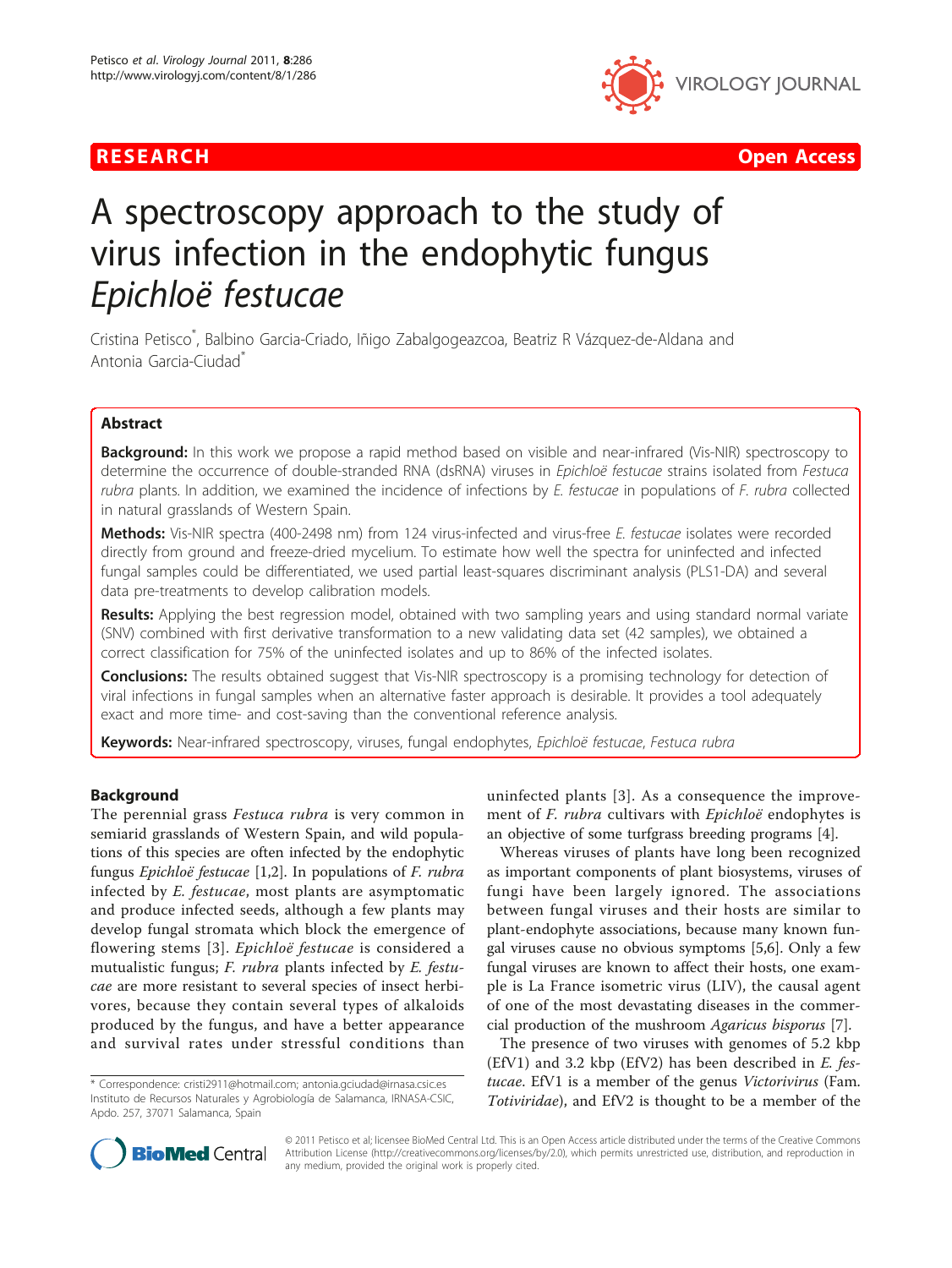Narnaviridae family. Both viruses are efficiently transmitted to asexual spores produced by infected isolates of the fungal endophyte. However, no obvious phenotype is observed in virus infected isolates of E. festucae [[8,9\]](#page-7-0).

Although several methods, including enzyme-linked immunosorbent assay (ELISA), polymerase chain reaction (PCR), immunofluorescent assay and Western blotting have been used for the diagnosis of viral infections, none of them is ideal in terms of cost-effectiveness, speed, and accuracy. Currently, the rate of outbreak of emerging viruses is increasing and therefore the development and establishment of analytical methods for such viral infections are becoming more important [\[10](#page-7-0)].

Near-infrared (NIR) spectroscopy is a fast, accurate and non-destructive technique that does not require chemical reagents. Visible and NIR spectroscopy is the method which covers the region from 400 to 2500 nm. The absorption of molecules in the NIR region is due to combinations and overtones of vibration such as stretching and bending of hydrogen-bearing functional groups like -CH, -OH, and -NH [[11\]](#page-7-0). The development of a calibration depends on a multivariate mathematical process based on a set of reference data which have been obtained by a standard chemical method. The process of calibration and its subsequent validation are an important part of NIR analysis [\[10](#page-7-0)].

Nowadays, NIR spectroscopy has been applied successfully in many fields such as agriculture, environment, and medicine, as well as in the pharmaceutical, chemical, petrochemical and food industries [[12\]](#page-7-0). However, until recently NIR spectroscopy had not been used in virology. Some authors have reported attempts to use NIR spectroscopy for viral disease diagnoses, i.e., human immunodeficiency virus (HIV) [[13,14](#page-7-0)], diagnosis of the presence of tobacco mosaic virus (TMV) in tomatoes [\[15\]](#page-7-0), or virus infections in soybean [[16](#page-7-0)]. The future should see an increasing use of NIR spectroscopy in virology for diagnosis, characterization of viruses, examination of the pathology of virus-associated diseases, measurement of virus load, and so on [\[10](#page-7-0)]. The detection and identification of viral infections by spectroscopic techniques promises to be of a great value because of their sensitivity, rapidity and low expenses [\[17\]](#page-7-0).

The objective of this study was to develop models using spectral Vis-NIR reflectance measurements to discriminate between virus infected and virus free strains of the endophytic fungus E. festucae. This technique could be useful as a quick identification tool to give solid clues before confirmation by a genotypic method. In addition, a field study was done to determine the frequency of infection by the endophyte E. festucae in F. rubra plants, and the incidence of viruses in these populations of E. festucae.

## Methods

# Plant and fungal isolates

Isolates of E. festucae were obtained during the spring of 2008 from 161 plants of F. rubra collected at six different locations in natural semiarid grasslands of the province of Salamanca, in Western Spain. At each location between 21 and 34 plants were dug out, leaving a distance of at least 10 m from each other, and transported to the laboratory. Epichloë festucae was isolated from plant stems and leaf sheaths surface disinfected with a 15 minute treatment with a solution of 20% commercial bleach (1% active chlorine). After rinsing in sterile water, about 15 stem pieces were placed on each of 2 Petri plates containing potato dextrose agar (PDA) with 200 mg/l of chloramphenicol and incubated at 24°C in the dark. It takes about one week for E. festucae mycelium to emerge from plant fragments [[18](#page-7-0)]; therefore, mycelia emerging from plant parts during the first 5 days after plating were discarded, since these were possibly other fungal species. A total of ninety-three isolates were identified as E. festucae on the basis of morphological characteristics of the cultures [[19](#page-7-0)].

To produce enough mycelium for dsRNA extraction and NIR analyses, each isolate was grown on top of sterile cellophane disks layered on top of PDA plates. The mycelium obtained from eight plates was freeze-dried and ground in an electric coffee grinder.

In addition, for the NIR study 31 E. festucae isolates obtained from two locations (Servandez and Palancar) in the year 2006 were used. These isolates were also grown on top of sterile cellophane disks in eight PDA plates, and their mycelium was freeze-dried, but the grinding was done with liquid nitrogen in a mortar. These samples were included in the NIR analysis to add more universality, and to account for more variability (year, locations, pulverizing procedure of the samples, and age of the cultures: 30 days for 2006 samples and 40 days for 2008 samples), but were not considered for the estimation of endophytic and virus infection frequencies.

# Virus detection in Epichloë cultures

The presence of the viruses EfV1 and EfV2 was diagnosed using 93 isolates of E. festucae from 2008, and 31 from 2006 by means of the detection of the 5.1 and 3.2 kbp dsRNA molecules which correspond to the genomes or replicative intermediates of the viruses. The dsRNA was purified from 0.5 - 1 g of mycelium by CF-11 cellulose chromatography [[20\]](#page-7-0). The products of each dsRNA extraction procedure were resolved by electrophoresis in 1% agarose gels. To avoid false negative diagnostics, all isolates in which no dsRNA was detected were analysed twice.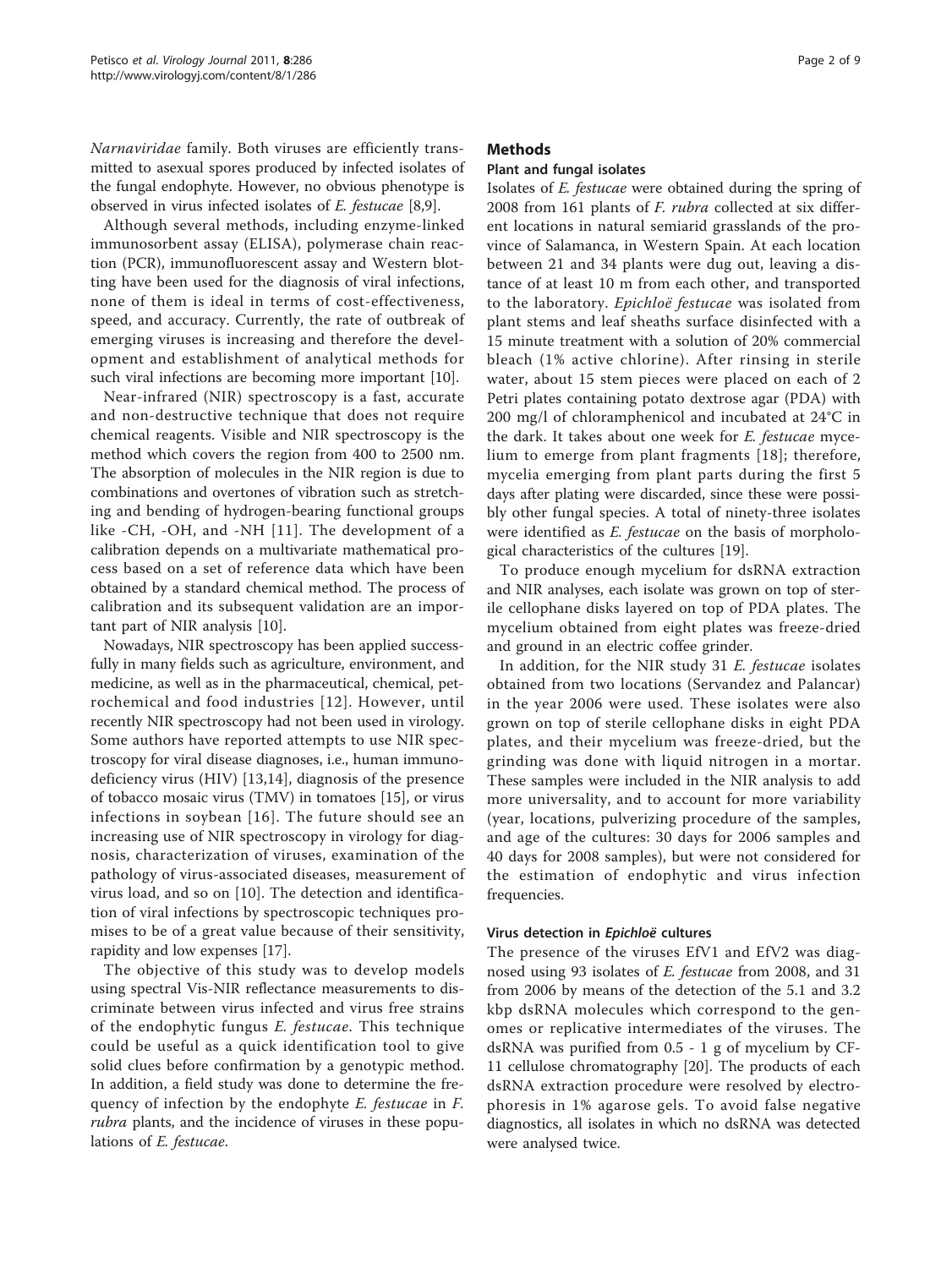#### Spectra acquisition

For the acquisition of spectra, five freeze-dried and ground cultures of each isolate were scanned on a NIR-System 6500 scanning monochromator (FOSS NIRSystems, Silver Spring, MD) fitted with a sample transport module. The pulverized mycelium was placed on a circular sample cell with a quartz window (38 mm in diameter and 10 mm in thickness). ISIscan version 3.10 and WinISI 4 software (Infrasoft International, State College PA) were used to control and diagnose instrument performance and to manage the recorded spectra. Spectra from 400 to 2500 nm were acquired at 2 nm wavelength increments, obtaining 1050 data points for each spectrum. Visible and near infrared measurements were made in reflectance mode (R). The average of the five spectra obtained from each isolate was used in the following analyses. A total of 124 mean spectra were recorded as  $log(1/R)$ , where R is the intensity of reflected light at each wavelength. The laboratory temperature was kept at 24°C during NIR measurements.

#### Data analysis

For data analysis, spectral (log 1/R) files were exported from WinISI in NSAS format to The Unscrambler software (v. 9.6; CAMO Software AS, Oslo, Norway). Calibrations generated for the classification of virus infected and virus free isolates were developed and evaluated with separated calibration and prediction sample sets. The calibration set consisted of two-thirds of the samples (n = 82 samples; 62 samples of 2008 and 20 of 2006), and the validation set consisted of the remaining third  $(n =$ 42 samples; 31 samples of 2008 and 11 of 2006). Samples were assigned to each set based on their position in the spectral file; thus, every third sample was used for external validation and the remainder for calibration.

Previous to the development of the classification models, principal component analysis (PCA) was made using The Unscrambler software to inspect spectral patterns for improved understanding, and to detect outliers or any clustering of the data [[21\]](#page-7-0). A supervised pattern recognition technique, with a priori knowledge about the category membership of samples, was used in the qualitative analysis. Partial least-squares discriminant analysis (PLS-DA) was the method used to generate calibrations for the classification. It is a method that compresses the spectral data into orthogonal structures called factors, which describes the maximum covariance between the spectral information and the reference values. Successful compression using only a few factors is often possible in spectroscopy because the numerous data points are highly co-linear [\[21,22\]](#page-7-0).

Because categorical predictor variables cannot be entered directly into a regression model and be meaningfully interpreted, some other method of dealing with information of this type must be developed. In this paper, PLS1-DA onto a dummy variable [[23\]](#page-7-0) was used for discrimination. In this method, a calibration matrix is developed using dummy variables assigning an arbitrary number if the sample belong to a particular group or if it does not. A dummy value of 1 was assigned for infected samples and 2 for uninfected samples. The PLS1 models were developed by regression of the spectral data (raw or transformed) against the assigned reference values (dummy variables), and then tested for accuracy by using it to predict samples belonging to the validation set. The optimal number of factors in the regression models was determined by full cross-validation. A sample was classified as infected if its predicted value was between 0.5 and 1.5, and as non-infected if the predicted value was between 1.5 and 2.5. The accuracy of classification models was assessed on the basis of the percentages of correct classification.

Pre-treatments of the spectral data are often applied in an effort to improve calibration accuracy. In order to obtain the best discrimination model, nine different types of spectral pre-treatments were tested. These included no treatment (raw spectral data), multiplicative scatter correction (MSC), standard normal variate (SNV), first derivative (1D), second derivative (2D), and MSC or SNV followed by derivative transformations (Savistsky Golay method). Particular derivative parameters used were 1D (5,5,1) and 2D (6,6,2), in which the first and second numbers are the left and right number of side points, and the third is the polynomial order. A more detailed description of these data pretreatments can be found in Petisco et al. [\[24\]](#page-7-0).

## Results

## Endophytic infection in populations of F. rubra and incidence of viruses in E. festucae

In the six populations analyzed in 2008 we found that an average of 59% of the plants was infected by E. festucae. The infection frequencies ranged from 24% to 87% (Table [1\)](#page-3-0).

The incidence of virus infections was relatively high among E. festucae isolates, 57% of those obtained in 2008 contained dsRNA molecules indicating the presence of EfV1 and/or EfV2. The incidence of virus infection ranged from 19% in Llen to 82% in Los Valles (Table [1\)](#page-3-0). With the exception of Llen, all populations had incidences greater than 50%. EfV2 and coinfections by EfV1 and EfV2 were common in isolates from most locations (Figure [1](#page-3-0)). Only one isolate, found in Los Valles, was infected only by the virus EfV1.

#### Spectra characterisation

The registered Vis-NIR spectra of the 2008 isolates had a decreased absorption compared to the spectra of the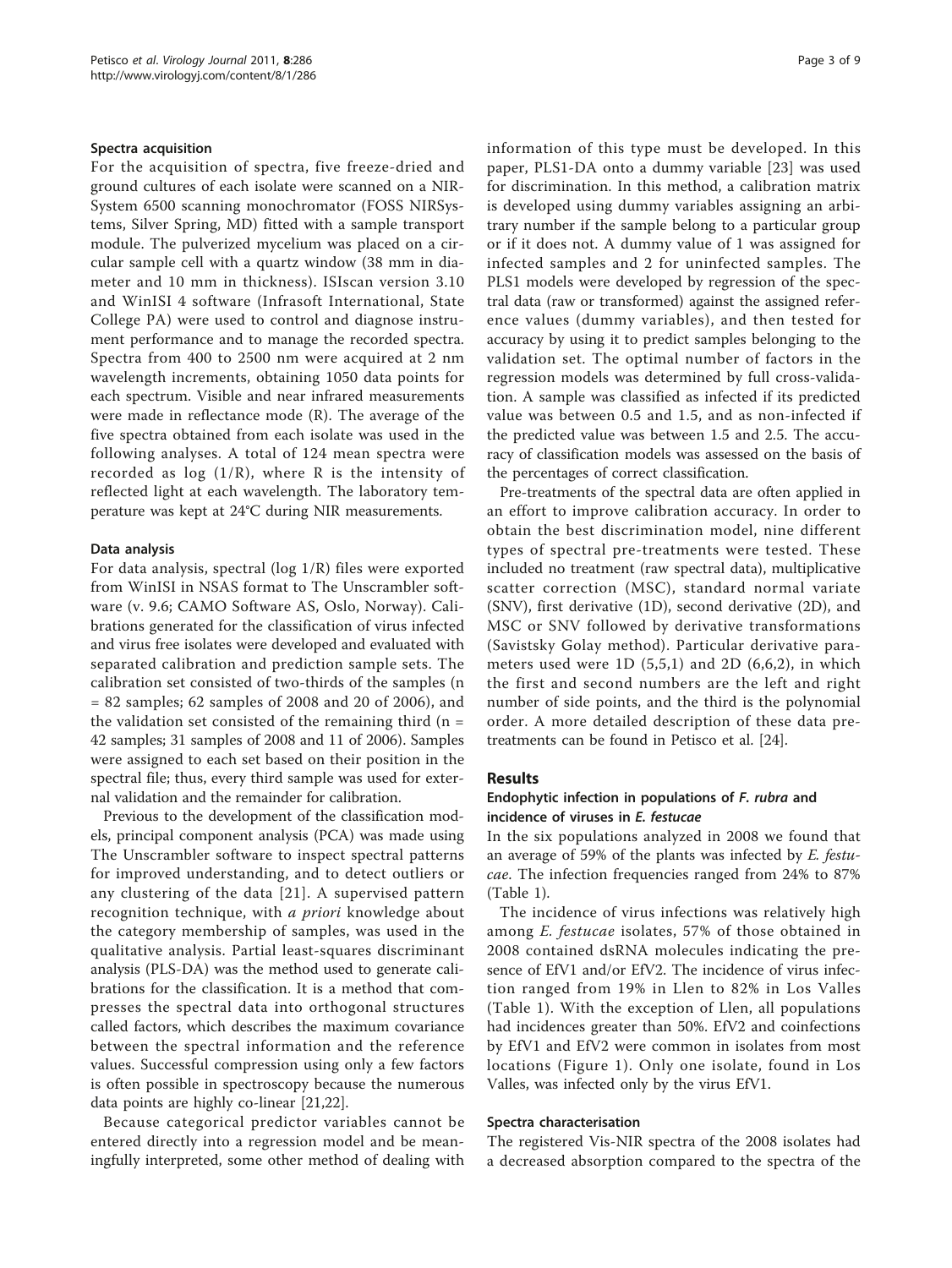<span id="page-3-0"></span>Table 1 Incidence of infections of E.festucae in F. rubra and of mycoviruses in E. festucae isolates

| Location     |                          | <b>Endophytic infection</b> | <b>Virus infection</b>     |                        |  |  |
|--------------|--------------------------|-----------------------------|----------------------------|------------------------|--|--|
|              | $N^{\circ}$ of<br>plants | % plants<br>infected        | $N^{\circ}$ of<br>isolates | % isolates<br>infected |  |  |
| Berrocal     | 34                       | 59                          | 20                         | 50                     |  |  |
| Los Valles   | 21                       | 81                          | 17                         | 82                     |  |  |
| Servández 25 |                          | 44                          | 11                         | 64                     |  |  |
| l len        | 24                       | 87                          | 21                         | 19                     |  |  |
| Membribe 28  |                          | 61                          | 17                         | 53                     |  |  |
| Valeros      | 29                       | 24                          | 7                          | 71                     |  |  |
| Mean 27      |                          | 59                          | 15                         | 57                     |  |  |

The samples considered for the study of the incidence of infections correspond to the year 2008.

2006 isolates (Figure [2A](#page-4-0)), and the spectra of virus free isolates displayed a decreased absorption relative to the virus infected isolates (Figure [2B\)](#page-4-0).

Multivariate statistical techniques were needed for the analysis of Vis-NIR data because of the little difference between the spectra.

## PCA analysis

Figure [3](#page-5-0) shows the PCA scores (PC1 vs PC2) for E. festucae samples in the vis-NIR region using the raw spectra. Since no unusual or outlying samples were detected, all samples were used in subsequent chemometric analyses. The first two PCs explained 99.8% of the total variation in the raw spectra. As it can be noticed from the scores biplot for components 1 and 2, there were two clearly separated groups, corresponding to the isolates collected in 2006 or in 2008 (Figure [3\)](#page-5-0). However, the infected and uninfected classes remained considerably overlapped in the 2008 samples.

# Discrimination based on PLS1-DA

The PLS1 classification rates (percent of correct classification) according to infection for the external validation sets are shown in Table [2](#page-5-0). The models were developed using the Vis-NIR raw data and after pre-processing the spectra with a combination of the multiplicative scatter correction (MSC), standard normal variate (SNV), first derivative (1D) and second derivative (2D). The effect of these mathematical treatments on the prediction quality of the models is shown in Table [2.](#page-5-0) The scores plot (Figure [4\)](#page-6-0) of the first two PLS loadings of the PLS1 model involving the use of standard normal variate and first derivative (SNV+1D) pre-treatments was similar to the PCA score plot (Figure [3\)](#page-5-0); however, separation of samples according to infection was more obvious, particularly in the samples from 2006.

The best results were achieved in samples from 2006; in this case, using one PLS factor, we obtained a percentage of correct classification of 100% in both classes of E. festucae isolates (infected and uninfected) when applied the data transformed to 2D or its combination with MSC or SNV (Table [2\)](#page-5-0). Respect to the results obtained with the 2008 samples, using two PLS factors, 13 out of 16 samples were correctly assigned to the infected class (81%) whereas 10 out of 15 correct assignments were made in the uninfected class (67%). These results were obtained after transforming the raw spectra to MSC+1D and SNV+1D pre-treatments. For the model including both samples of 2006 and 2008, the best pre-processing was SNV+1D. In this case 86% of the infected samples and 75% of the uninfected samples were correctly predicted using three PLS factors.

## **Discussion**

The 59% incidence of endophytic infection found in this work is slightly lower than that reported in other surveys in similar ecosystems [[1\]](#page-7-0), but confirms that the association between F. rubra and the endophyte E. festucae is a common event in grasslands of Western Spain (Table 1). Epichloë festucae is very efficiently transmitted to the seeds of infected plants, and no other mechanism of transmission is known for this fungus to occur in

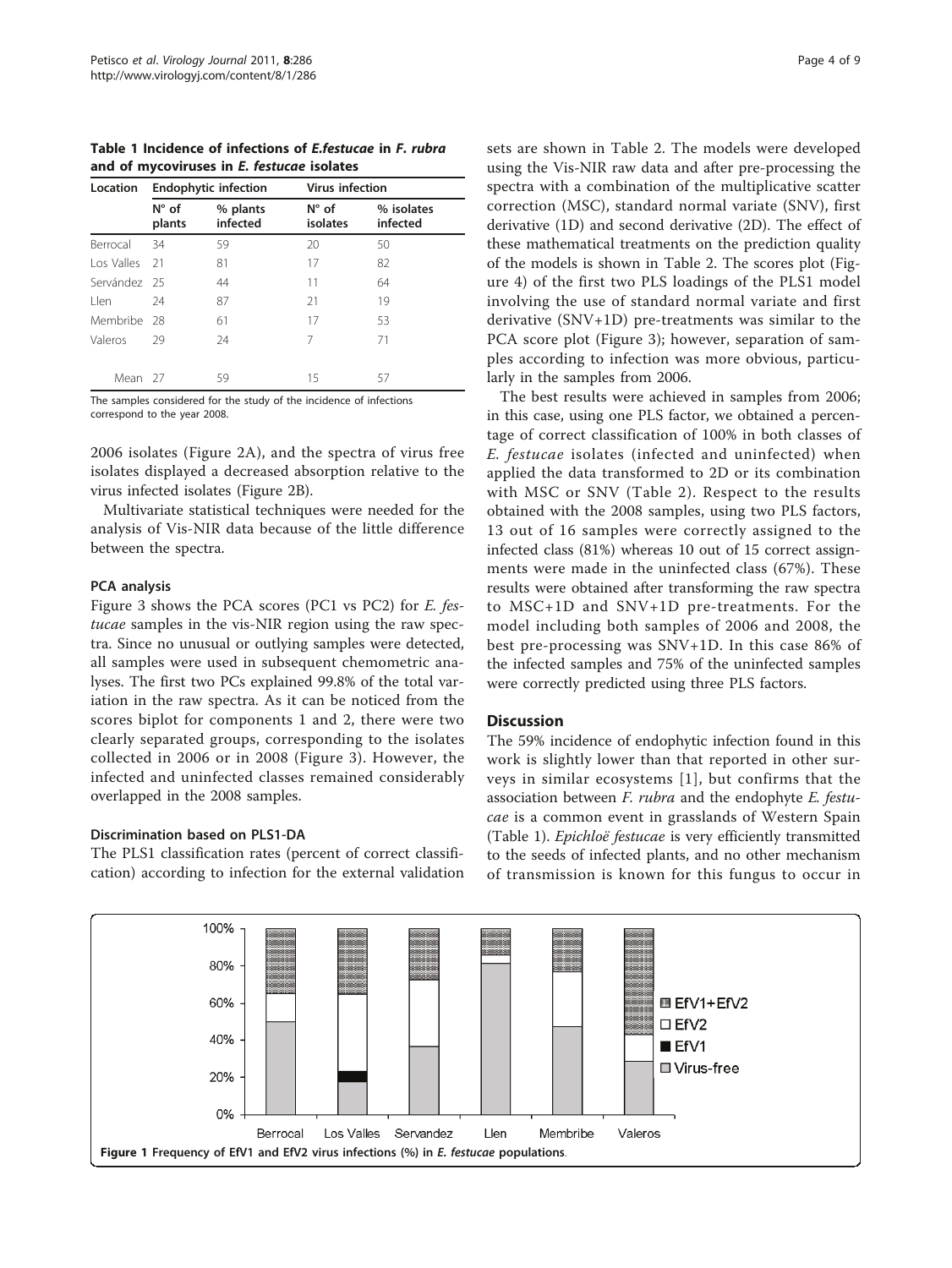<span id="page-4-0"></span>

natural populations [\[3](#page-7-0)]. Infected plants originate from the seeds of infected parents, or from the vegetative expansion of infected ramets [\[2\]](#page-7-0). Because of this, the high infection rate observed suggests that in this environment the fungal infection might be either neutral or beneficial for the plants, otherwise infected plants would not be the majority in these natural populations. Although grass-endophyte associations have been associated with livestock toxicosis [\[3\]](#page-7-0), the contents of the ergovaline alkaloid are below toxic levels in these semiarid ecosystems [[25](#page-8-0)]. In addition, although the endophytic infection rate is high in F. rubra, these pastures are rich in other plant species and as a result, the ingestion of toxic plants is diluted with other plant species.

The high frequency of virus infection (Table [1](#page-3-0) Figure [1\)](#page-3-0) may be explained by the efficient transmission of both viruses during the asexual reproduction of E. festucae, which is the predominant mode of reproduction of the fungus [[9\]](#page-7-0). The effect of the Epichloë viruses upon their host fungus and plant host is yet unknown.

The raw spectra show almost identical patterns for all isolate samples with strong absorption bands around 1440 nm (O-H first overtone) and 1950 nm (O-H combination bands) (Figure 2). Other absorption bands at 1200, 1720, 2100, 2310 and 2352 nm are related to the C-H bond vibration, and arise from oil, protein and starch or cellulose components [\[26\]](#page-8-0).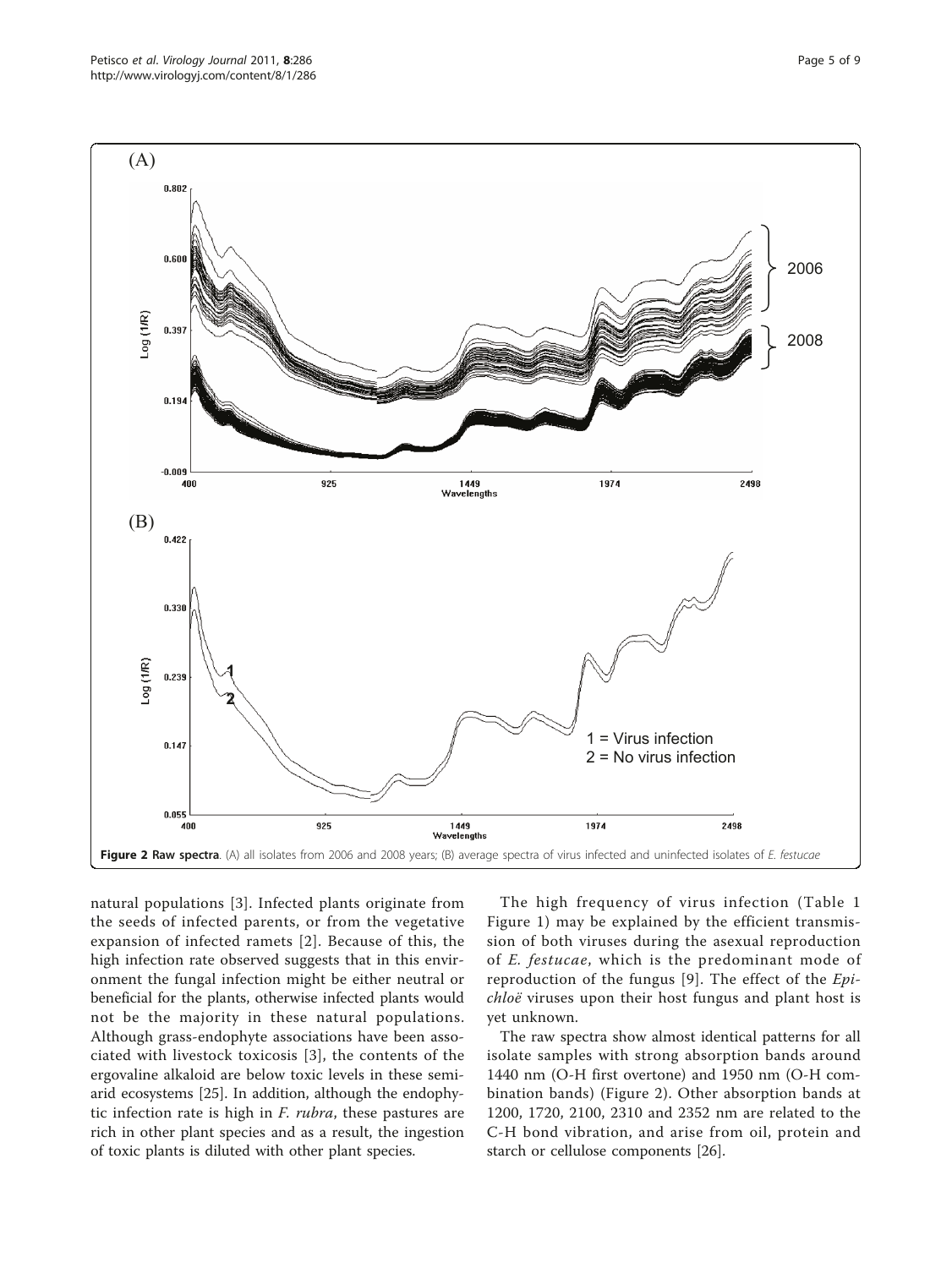<span id="page-5-0"></span>

Prior to discriminant analysis, principal component analysis (PCA) was used to obtain preliminary indications of the possible clustering of the samples in the two classes: fungal isolates infected and uninfected by viruses. We found two sample clusters in the PCA and PLS1 scores plots (Figures 3 and [4](#page-6-0)) corresponding to the 2006 and 2008 samples which could be related to the different way to processing both sample sets. Although the inclusion of heterogeneity in the samples may reduce the predictive model accuracy it provides variability and therefore universality to the developed NIR models. Models based on raw spectra were slightly

| Table 2 PLS1 method to estimate the correct classification (%) of virus infection in <i>E.festucae</i> isolates |  |  |
|-----------------------------------------------------------------------------------------------------------------|--|--|
|-----------------------------------------------------------------------------------------------------------------|--|--|

| Data pre-treatment     | 2006<br>$(n = 11)$ |                           |                       | 2008<br>$(n = 31)$ |                            |                        |                | $2006 + 2008$<br>$(n = 42)$ |                        |  |
|------------------------|--------------------|---------------------------|-----------------------|--------------------|----------------------------|------------------------|----------------|-----------------------------|------------------------|--|
|                        | F <sup>a</sup>     | <b>Virus</b><br>$(n = 6)$ | No virus<br>$(n = 5)$ | $F^a$              | <b>Virus</b><br>$(n = 16)$ | No virus<br>$(n = 15)$ | F <sup>a</sup> | <b>Virus</b><br>$(n = 22)$  | No virus<br>$(n = 20)$ |  |
| Raw                    | $\overline{4}$     | 100                       | 80                    |                    | 75                         | 47                     | 6              | 73                          | 65                     |  |
| <b>MSC</b> b           | 3                  | 100                       | 80                    | $\overline{4}$     | 81                         | 60                     | 5              | 77                          | 70                     |  |
| <b>SNV<sup>c</sup></b> | 3                  | 100                       | 80                    | $\overline{4}$     | 81                         | 60                     | 6              | 82                          | 75                     |  |
| 1D <sup>d</sup>        | 2                  | 100                       | 80                    |                    | 62                         | 47                     | 5              | 73                          | 75                     |  |
| $MSC^b + 1D^d$         | 2                  | 100                       | 80                    | 2                  | 81                         | 67                     | $\overline{4}$ | 73                          | 75                     |  |
| $SNV^c + 1D^d$         | $\overline{2}$     | 100                       | 80                    | 2                  | 81                         | 67                     | 3              | 86                          | 75                     |  |
| 2D <sup>e</sup>        | $\overline{4}$     | 100                       | 100                   |                    | 62                         | 53                     | 4              | 73                          | 65                     |  |
| $MSC^b + 2D^e$         |                    | 100                       | 100                   | 3                  | 75                         | 60                     | $\overline{4}$ | 73                          | 55                     |  |
| $SNV^c + 2D^e$         |                    | 100                       | 100                   | 3                  | 75                         | 60                     | $\overline{4}$ | 82                          | 75                     |  |

Results of the external validation for individual and combined years (2006 and 2008) using different data pre-treatments. Bold type indicates the best classifications obtained for detection of virus infection.

<sup>a</sup> Number of PLS factors.

**b** Multiplicative scatter correction.

<sup>c</sup> Standard normal variate.

<sup>d</sup> First derivative.

<sup>e</sup> Second derivative.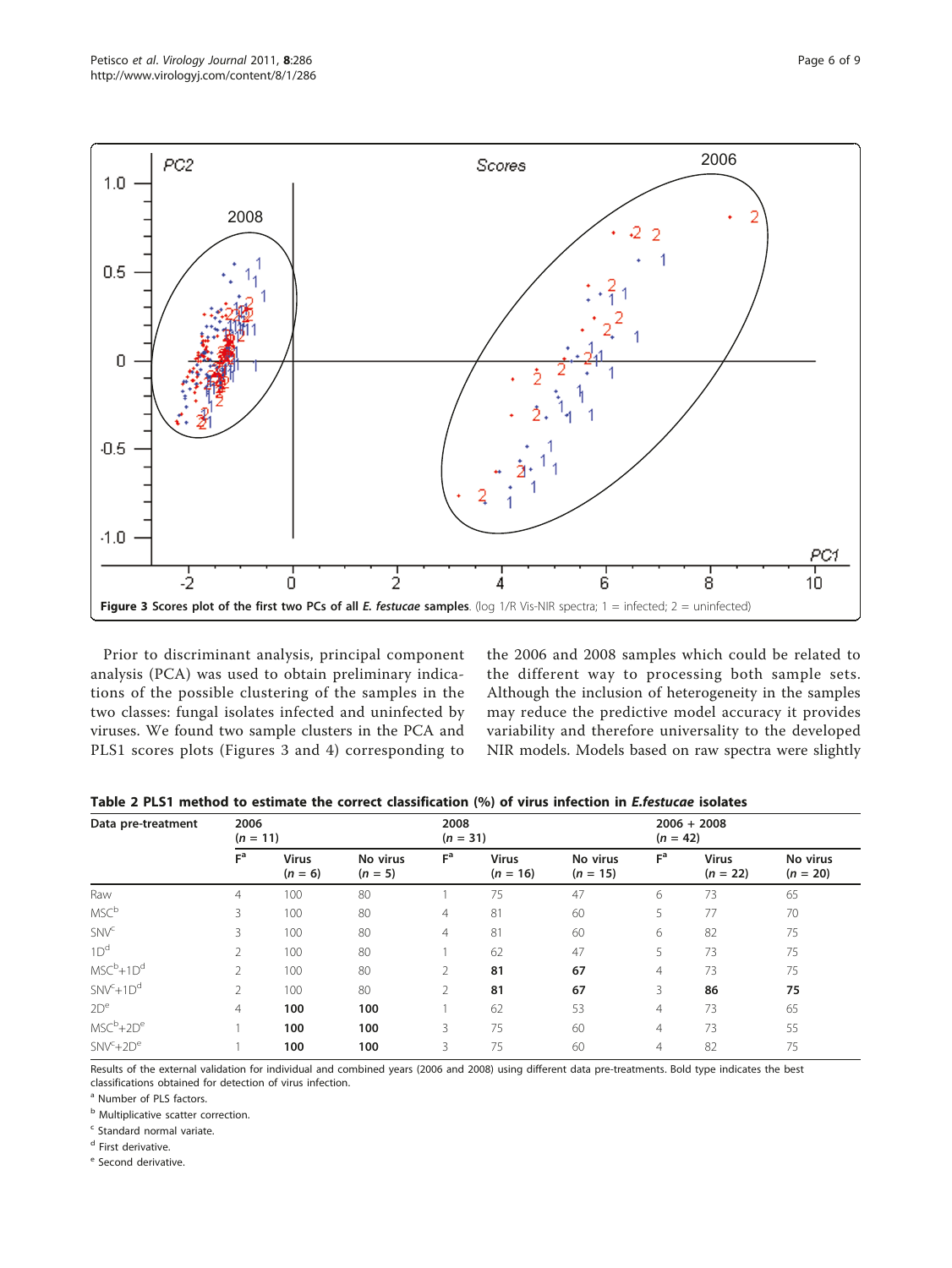<span id="page-6-0"></span>

worse than those based on transformed spectra with MSC or SNV combined with derivatives. The raw data, or the data transformed only with MSC or SNV, increased the number of optimum factors, and reduced the percentages of correct classification in the validation sets (Table [2\)](#page-5-0). The use of these data pre-treatments was useful for removing physical spectral information (due to particle size), so that PLS1 models were performed based mainly on chemical spectral information.

The differences in classification between years could be due to the different ways used for grinding the fungal samples each year, since the particle size affects strongly to the absorbance of the spectra. Also, culture age was different for the 2006 and 2008 samples. Therefore, for best results it seems very important to process all the samples exactly in the same way, using cultures of the same age and pulverizing the freeze-dried mycelium in liquid nitrogen. In addition, the better separation of virus infected and virus free samples in 2006 could be due to the fact that among the 93 samples of 2008, infections by EfV2, as well as mixed infections by both viruses occurred. In contrast, all the virus infected samples from 2006 were infected by the two viruses, being their virus load higher. Therefore the best results of 2006 could also be related to a lower variability in samples.

Epichloë virus genomes are composed of dsRNA, and high molecular weight dsRNA is an specific virus-related compound which is absent from virus-free plants and fungi [\[20](#page-7-0)]. The dsRNA concentration of virus infected E. festucae strains is high, particularly in those infected by EfV1 [[9\]](#page-7-0). Therefore, it is possible that the dsRNA present in virus infected cells is the reason why the NIR spectra of virus infected and virus free strains of Epichloë can be discriminated.

Experience with NIR data has shown that PLS-DA can give good prediction results in the classification of similar fungal species [[24,](#page-7-0)[27\]](#page-8-0) or seeds damaged by fungi [[28\]](#page-8-0). However, NIR spectroscopy has hardly been used in virology and its value for diagnostics is beginning to be realized [[10\]](#page-7-0). This technique using the PLS-DA method has been used for the diagnosis of HIV-1 infection; in this case the results obtained by the NIR spectroscopic model (600-1000 nm) yielded a good correlation with those obtained with the reference method (HIV-1 p24 ELISA) [[13](#page-7-0)]. Xu et al. [[15\]](#page-7-0) used multispectral reflectance measurements to make an early discrimination between healthy and TMV infected tomato plants achieving good results. Other methods, such as soft independent modelling of class analogy (SIMCA), have also been used in the detection of viruses. Bahamani et al. [[14](#page-7-0)] showed a reliable separation of HIV-1-infected plasma from healthy plasma, and Jinendra et al. [[16](#page-7-0)] obtained a calibration model which predicted the infection by soybean mosaic virus (SMV) in soybean plant samples with 91.6% sensitivity and 95.8% specificity when the second order derivative of individual plant averaged spectra were used.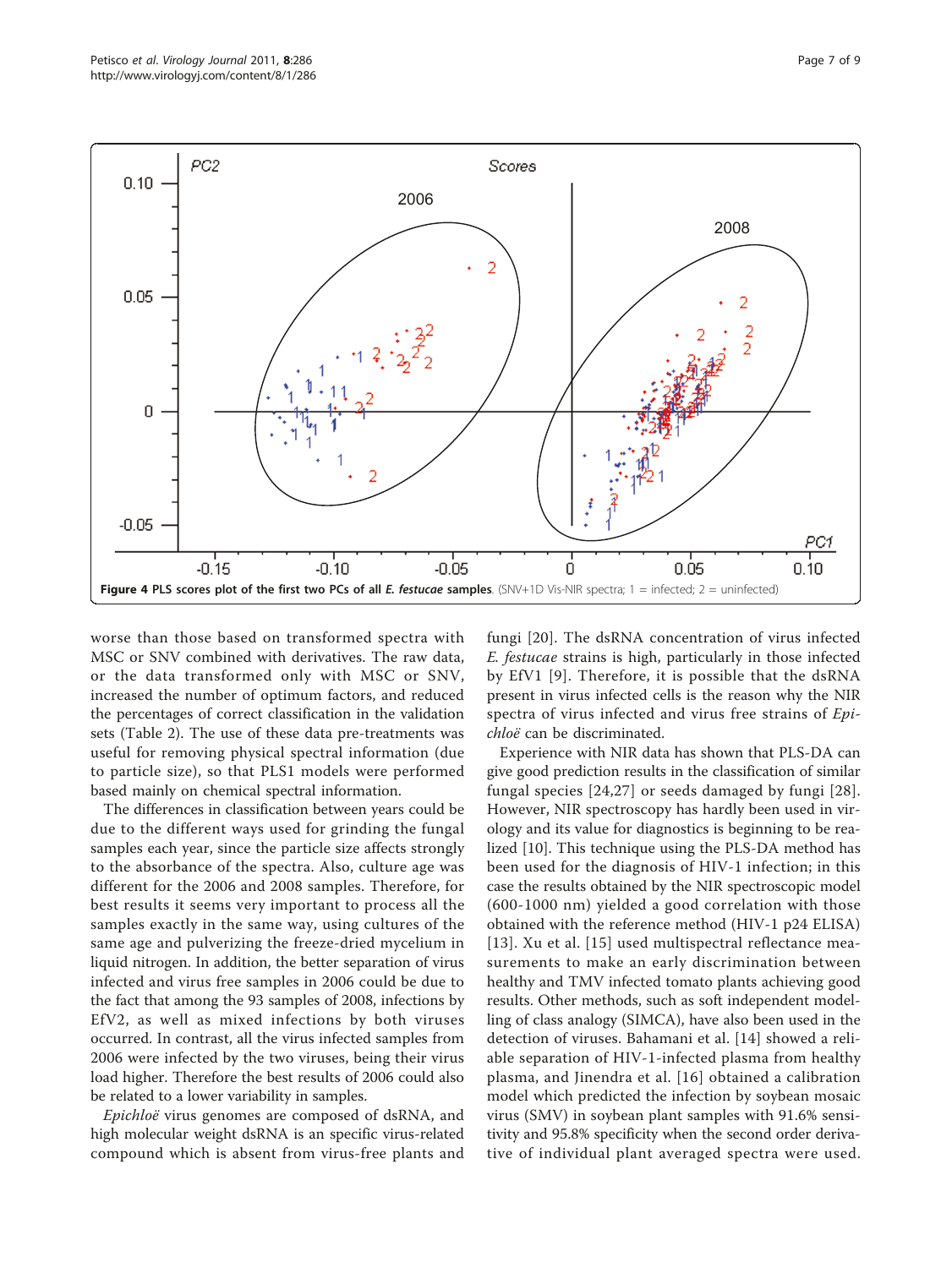<span id="page-7-0"></span>We do not show the results of the SIMCA models because they were not as good for the detection of virus infection as those developed by PLS-DA. This agrees with the worse results obtained with SIMCA versus PLS-DA for the classification of fungal endophytes in a previous paper [24].

This study is the first to demonstrate that Vis-NIR spectroscopy combined with PLS1-DA method is able to detect viral infections in a fungus, E. festucae. This technique might be useful for other situations were fungi are infected by viruses, for example for the diagnosis of La France disease in mushrooms. Currently the detection of fungal viruses is based on techniques like CF11 chromatography, which are a laborious conventional method of analysis.

## Conclusions

The results of this work suggest relatively high levels of infection by E. festucae in F. rubra plants and in E. festucae isolates by viruses. The application of the PLS-DA algorithm to visible and near-infrared spectra of fungal isolates was found to be a promising method for the rapid detection of virus infection.. In all cases, pre-processing was advantageous to improve interpretability and classification ability.

Further work will be necessary to standardize sample presentation and spectral collection and to optimize the calibration procedures for validating the obtained calibration models with independent samples from other locations or years. Anyway, although the results obtained in this study could be considered as preliminary, the technique may be considered as promising for future studies including large number of samples infected with other viruses associated to plant pathogenic fungi.

#### Acknowledgements

This research was financed by project AGL2008-01159 granted by the Spanish Ministry of Science and Innovation and FEDER. CP acknowledges financial support from a contract associated with this project.

#### Authors' contributions

CP carried out the experiments and drafted the manuscript. AGC and IZ supervised all experiments and provided discussion for the preparation of the final report. IZ and BGC participated in sample collection and BRVA participated in the revision of the manuscript. All authors have read and approved the final manuscript.

#### Competing interests

The authors declare that they have no competing interests.

Received: 6 April 2011 Accepted: 8 June 2011 Published: 8 June 2011

#### References

Zabalgogeazcoa I, Vazquez de Aldana BR, Garcia Criado B, Garcia Ciudad A: The infection of Festuca rubra by the fungal endophyte Epichloë festucae in Mediterranean permanent grasslands. Grass Forage Sci 1999, 54:91-95.

- 2. Arroyo R, Martínez Zapater JM, García Criado B, Zabalgogeazcoa I: [The](http://www.ncbi.nlm.nih.gov/pubmed/11918775?dopt=Abstract) [genetic structure of natural populations of the fungal endophyte](http://www.ncbi.nlm.nih.gov/pubmed/11918775?dopt=Abstract)
- [Epichloë festucae](http://www.ncbi.nlm.nih.gov/pubmed/11918775?dopt=Abstract). Mol Ecol 2002, 11:355-364.<br>3. Schardl CL, Leuchtmann A, Spiering MJ: [Symbioses of grasses with](http://www.ncbi.nlm.nih.gov/pubmed/15377223?dopt=Abstract) [seedborne fungal endophytes.](http://www.ncbi.nlm.nih.gov/pubmed/15377223?dopt=Abstract) Annu Rev Plant Biol 2004, 55:315-340.
- Brilman LA: Endophytes in turfgrass cultivars. In Neotyphodium in Cool Season Grasses. Edited by: Roberts CA, West CP, Spiers DE. USA: Blackwell Publishing; 2005:341-349.
- 5. Ghabrial SA, Suzuki N: Fungal viruses. In Encyclopedia of virology. Volume 2.. 3 edition. Edited by: Mahy BMJ, Van Regenmortel MHV. Oxford: Elsevier; 2008:284-291.
- 6. Pearson MN, Beever RE, Boine B, Arthur K: [Mycoviruses of filamentous](http://www.ncbi.nlm.nih.gov/pubmed/19161358?dopt=Abstract) [fungi and their relevance to plant pathology.](http://www.ncbi.nlm.nih.gov/pubmed/19161358?dopt=Abstract) Mol Plant Pathol 2009, 10:115-128.
- 7. Romaine CP, Goodin MM: Unravelling the viral complex associated with La France disease of the cultivated mushroom, Agaricus bisporus. In dsRNA genetic elements. Concepts and applications in agriculture, forestry, and medicine. Edited by: Tavantzis SM. Boca Raton: CRC Press; 2002:237-257.
- 8. Zabalgogeazcoa I, Benito EP, Garcia Ciudad A, Garcia Criado B, Eslava AP: Double-stranded RNA and virus-like particles in the grass endophyte Epichloë festucae. Mycol Res 1998, <sup>102</sup>:914-918.
- 9. Romo M, Leuchtmann A, Garcia B, Zabalgogeazcoa I: [A totivirus infecting](http://www.ncbi.nlm.nih.gov/pubmed/17081641?dopt=Abstract) [the mutualistic fungal endophyte](http://www.ncbi.nlm.nih.gov/pubmed/17081641?dopt=Abstract) Epichloë festucae. Virus Res 2007, 124:38-43.
- 10. Sakudo A, Suganuma Y, Kobayashi T, Onodera T, Ikuta K: Near-infrared spectroscopy: Promising diagnostic tool for viral infections. Biochem Bioph Res Co 2006, 341:279-284.
- 11. Osborne BG, Fearn T, Hindle PT: Practical NIR spectroscopy with applications in food and beverage analysis UK: Longman Group; 1993.
- 12. Siesler HW, Ozaki Y, Kawata S, Heise HM: Near-Infrared Spectroscopy, Principles, Instruments, Applications Weinheim: Wiley-VCH; 2002.
- 13. Sakudo A, Tsenkova R, Onozuka T, Morita K, Li S, Warachit J, Iwabu Y, Li G, Onodera T, Ikuta K: [A novel diagnostic method for human](http://www.ncbi.nlm.nih.gov/pubmed/16034213?dopt=Abstract) [immunodeficiency virus type-1 in plasma by near-infrared spectroscopy.](http://www.ncbi.nlm.nih.gov/pubmed/16034213?dopt=Abstract) Microbiol Immunol 2005, 49:695-701.
- 14. Bahmani MK, Khosravi A, Miri R, Iwabu Y, Ikuta K, Sakudo A: Spectroscopic characterization of human immunodeficiency virus type-1-infected plasma by principal component analysis and soft independent modelling of class analogy of visible and near-infrared spectra. Mol Med Rep 2009, 2:805-809.
- 15. Xu H, Zhu S, Ying Y, Jiang H: Application of multispectral reflectance for early detection of tomato disease. In Proceedings of the Society of Photo-Optical Instrumentation Engineers: 3-4 October 2006; Boston. Edited by: the Society of Photo-Optical Instrumentation Engineers. Bellingham: ETATS-UNIS; 2006:63810R.1-63810R.8.
- 16. Jinendra B, Tamaki K, Kuroki S, Vassileva M, Yoshida S, Tsenkova R: Near infrared spectroscopy and aquaphotomics: Novel approach for rapid in vivo diagnosis of virus infected soybean. Biochem Bioph Res Co 2010, 397:685-690.
- 17. Erukhimovitch V, Karpasasa M, Huleihel M: Spectroscopic detection and identification of infected cells with herpes viruses. Biopolymers 2008, 91:61-67.
- 18. Zabalgogeazcoa I, Romo M, Keck E, Vázquez de Aldana BR, García Ciudad A, García Criado B: The infection of Festuca rubra subsp. pruinosa by Epichloë festucae. Grass Forage Sci 2006, <sup>61</sup>:71-76.
- 19. Leuchtmann A, Schardl CL, Siegel MR: Sexual compatibility and taxonomy of a new species of Epichloë symbiotic with fine fescue grasses. Mycologia 1994, 86:802-812.
- 20. Morris TJ, Dodds JA, Hillman B, Jordan RL, Lommel SE, Tamak SE: Viral specific dsRNA: diagnostic value for plant virus disease identification. Plant Mol Biol Rep 1983, 1:27-30.
- 21. Næs T, Isaksson T, Fearn T, Davies T: A user-friendly guide to multivariate calibration and classification Chichester: NIR Publications; 2002.
- 22. Martens H, Martens M: Multivariate analysis of quality. An introduction Chichester: John Wiley and Sons Ltd; 2001.
- 23. Esbensen KH: Multivariate Data Analysis in Practice. An Introduction to Multivariate Data Analysis and Experimental Design Norway: CAMO Process AS; 2002.
- 24. Petisco C, Downey G, Murray I, Zabalgogeazcoa I, Garcia-Criado B, Garcia-Ciudad A: [Direct classification of related species of fungal endophytes](http://www.ncbi.nlm.nih.gov/pubmed/18492058?dopt=Abstract)